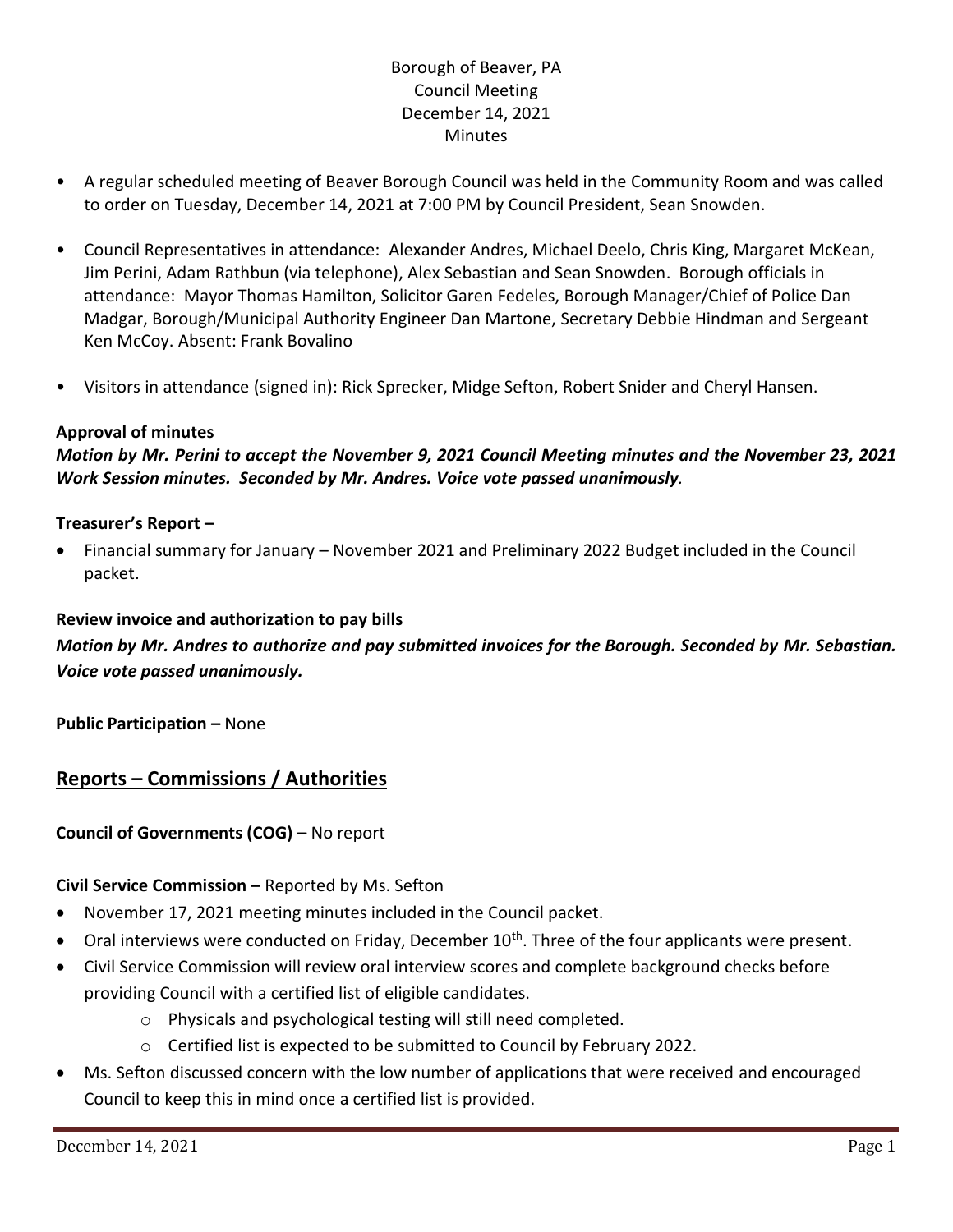• Mr. Snowden thanked Ms. Sefton and the Civil Service Commission for their time and efforts to complete this interview process.

## **Zoning Hearing Board (ZHB) –** Reported by Mr. Martone

- The Zoning Hearing Board had a meeting December  $13<sup>th</sup>$  to review three applications. All three variance requests were approved:
	- $\circ$  John O'Leary, 105 Market Street dimensional variance request to place a covered patio in the front yard.
	- $\circ$  Rachel Diddio 878 Second Street dimensional variance request to place an addition and rear deck in the side yard.
	- o Emily Tiberio, 309 College Avenue (Methodist Church) request for interpretation and/or variance from Permitted Uses to operate a proposed child/toddler program in the Beaver Methodist Church building.
- ZHB will expect to have another meeting to review an appeal to a stop work order. The stop work order was issued regarding a fence located at 344 Buffalo Street.

## **Planning Commission –** Reported by Mr. Martone

- Letter from Planning Commission discussing the requested review of an overlay district. This district would include the property located at 850 Fifth Street.
- Discussed the Planning Commission's recommendation to have a consultation with the Borough Solicitor to review an overlay district and engage with a planning professional to assist the Planning Commission in the creation of a multi-family zoning overlay district.
	- $\circ$  Engagement with a planning professional would be funded by the Planning Commission's line item of \$7,500.00 of the 2022 proposed General Fund Budget.
	- $\circ$  Ms. McKean Suggested a public meeting be held to discuss the overlay district.
	- $\circ$  Solicitor Fedeles Any amendment to a Zoning Ordinance would require a public meeting.

## **Motion – Planning Commission Review of Overlay District**

*Motion by Mr. Deelo, I move that Beaver Borough Council approve the Planning Commission to consult with the Borough Solicitor to review an overlay district and to engage with a planning professional to assist with the creation of a multi-family zoning overlay district, not to exceed \$7,500. Seconded by Mr. Sebastian. Voice vote pass unanimously.*

**Tree Commission –** No report

## **Code Enforcement Officer Report –**

• November 2021 Code Enforcement report enclosed in the Council packet.

## **Historic Architectural Review Board (HARB) –**

• October 4, 2021 draft meeting minutes included in the Council packet.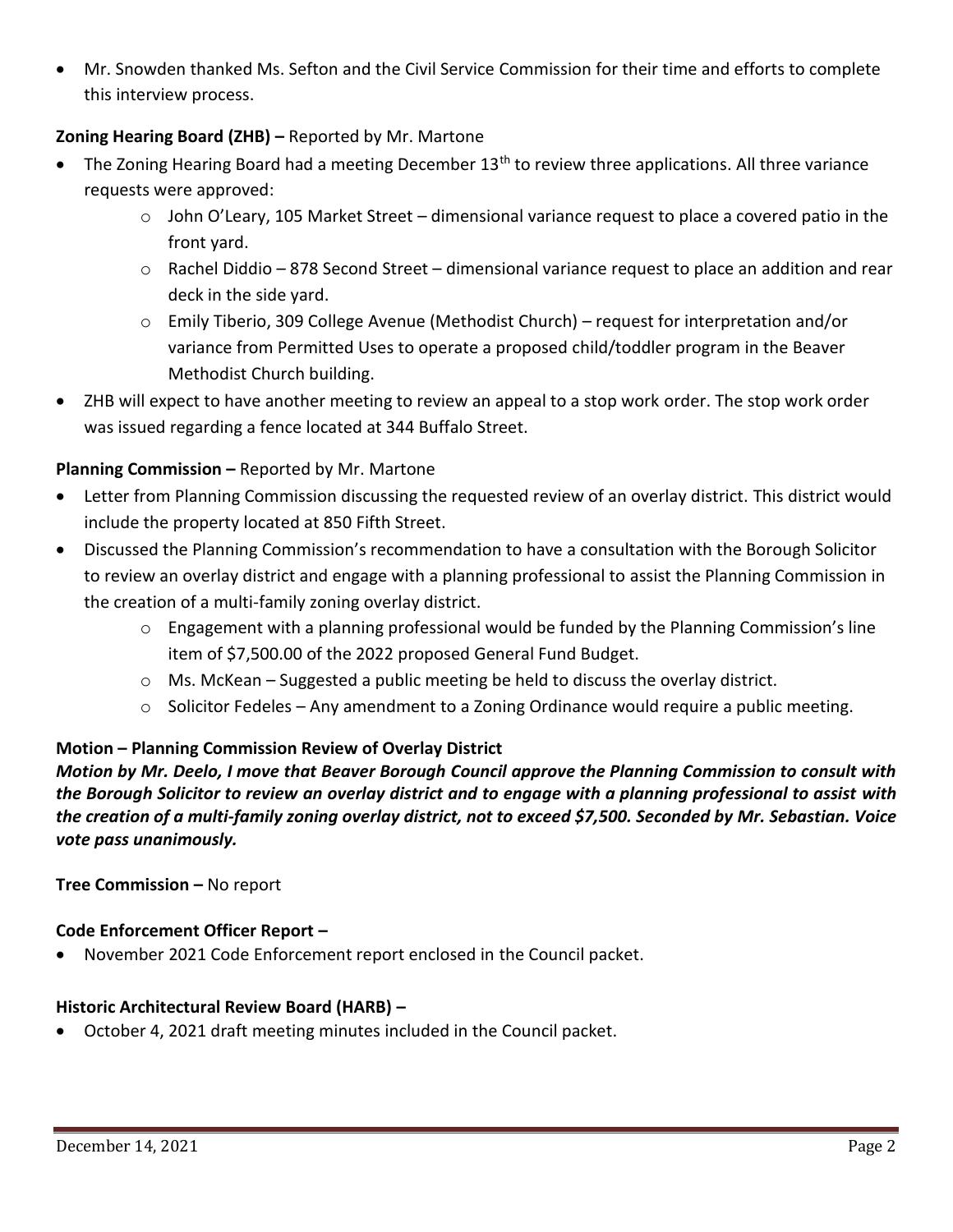## **Municipal Authority –** Reported by Mr. Deelo

- Municipal Authority meeting minutes from November 17, 2021 included in the Council packet.
- Municipal Authority Engineer report for mid-October through mid-November 2021 and mid-November through mid-December 2021 included in the Council packet.
- The Municipal Authority is recommending that Council reappoint Bruce Woodske to the Municipal Authority board for a 5-year term (effective January 3, 2022) at the Council Reorganization meeting.

## **Shaw Park/Pool –** Reported by Mr. Andres

- A fundraiser is tentatively being scheduled to be held in January or February.
- Committee will meet quarterly and sub-committees will meet as needed.
- Mr. Deelo Asked how much has been fundraised and is in the foundation.
	- o Mr. Andres Unsure of exact amount.
- Mr. Madgar Met with Mr. Martone and Mr. Dawson to review demolition of the pool and scope of work needed. Bigger equipment will be needed to properly demolish and work will need to go out to bid. Bid to be advertised in first quarter of 2022.
	- o Mr. Perini Asked for an estimate of the scope of work.
	- o Mr. Martone Expecting to cost over \$25,000.

# **Reports**

**Manager/Secretary Report –** Reported by Mr. Madgar

- Veterans gave the Borough a check in the amount of \$1,400 to help offset Borough expenses for the Veteran's Day Parade.
- Night time parking enforcement will be suspended Saturday, December 18<sup>th</sup> through March 1<sup>st</sup>, all streets except Third Street. A notification was sent out to residents and a post was made on the Borough Facebook page.
- Leaf pick-up is tentatively scheduled to continue through the end of this week, weather permitting.
- Had end of year meeting with Pacer Studios to discuss the Beaver Life Magazine and expectations for next year.
- Clark Park update
	- $\circ$  Motion to pay half of the invoice from Wilson Restoration. Mr. Madgar and Mr. Martone agree they are not satisfied with the project and will pay the remaining balance of the invoice once expectations are met.
- Chief of Police Dan Madgar and Officer Greg Kryder will enter the DROP Plan, which will mean that they will need to separate service within the next five years.
- Officer Ken Stahl's last day with the Beaver Police Department will be January 31, 2022. Officer Stahl will depart all service with the Borough in the middle of March of 2022.
- Council President and Council agreed to cancel the December Work Session scheduled for Tuesday, December 28, 2021.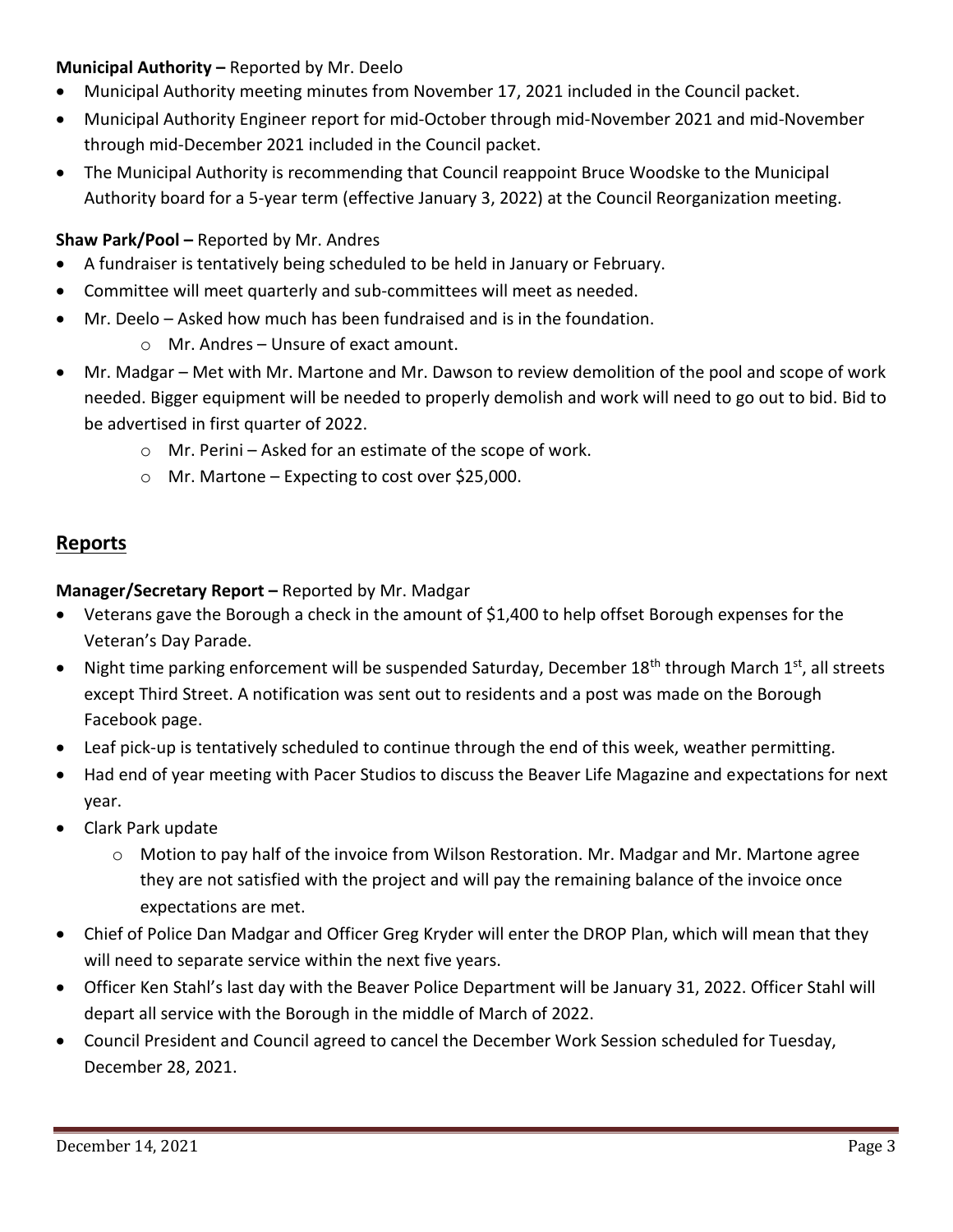- Council Reorganization meeting will be held Monday, January 2, 2022 at 7:00 p.m. in the Borough Building Community Room.
	- o Will be swearing in Margaret McKean, Alexander Andres, Roberta Good, Whitney Learn-Conjeski, and Amy Stettler.
	- o Nominating and voting on new Council President and Vice President.

## **President's Report –** Reported by Mr. Snowden

- Thanked Ms. King, Mr. Rathbun, and Mr. Bovalino for their service on Council.
- Thanked Officer Klutka and Fratangeli for their service to the community.

## **Mayor Hamilton - No report**

## **Police Department –** No report

## **Fire Department** – Reported by Mr. Perini

- Discussed efforts of change to fire department policy which would include a report to Council. The report would inform the Borough of any significant fires.
- Discussed funds that are provided to the Borough in the form of an escrow when major fires occur.

## **Emergency Management Coordinator - No report**

#### **Borough Engineer –**

- Borough Engineer November 2021 included in the Council packet.
- Paving for pad at the new recycling area has been completed. Goal is to have the new recycling area functioning and open to residents within the next few months.
- Reviewed final plans for Zayo Group's fiber optics line. Expecting the installation to happen soon and will keep Council updated.
- Requesting a study of the intersection at Fifth Street and Buffalo Street be completed by Penn Dot.
- All streets for the 2021 Paving Project have been completed except for River Road and Walnut Street. Weather contributed to delays.
	- o Mr. Martone to issue letter to Protech with deadline dates for Spring 2022 and to hold the price of the original bid amount.
	- o Discussed issues with company; no notice given to Borough or residents of paving dates, blew leaves and debris into resident's yards, did not have adequate traffic control. All issues have been documented by Mr. Martone.
- Meeting will be held in January with Columbia Gas to review 2021 and plan for 2022 projects.

## **Solicitor Report –** Reported by Solicitor Fedeles

• Executive session will be held to discuss personnel items.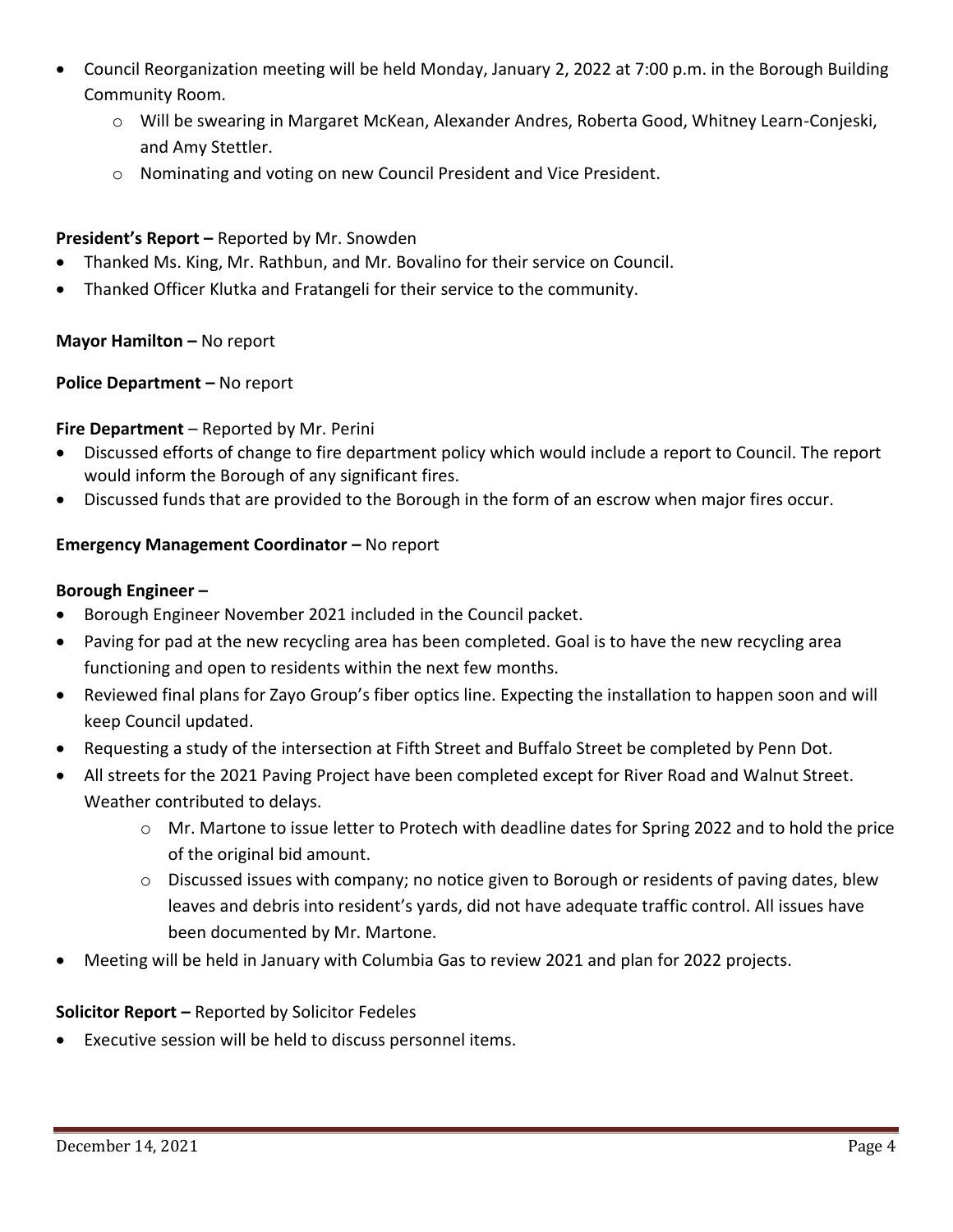# **Motions**

#### **Motion – Beaver Area Memorial Library 2021**

*Motion by Ms. King, I move that Beaver Borough Council approve the donation of \$26,000 to the Beaver Area Memorial Library. This item is approved in the 2021 budget. Seconded by Mr. Andres. Voice vote passed unanimously.*

#### **Motion – Wilson Restoration Invoice**

*Motion by Ms. McKean, I move that Beaver Borough Council approve partial payment of the Wilson Restoration Invoice # 3918 dated 9/12/2021 in the amount of \$13,375. Complete payment will be made upon Borough Manager and Borough Engineer satisfaction of completed project. Seconded by Mr. Deelo. Voice vote passed unanimously.*

- Ms. McKean Asked what would define satisfaction with the project.
- Mr. Snowden Satisfaction will be determined by the Borough Manager and Borough Engineer.
- Mr. Madgar Items such as correcting concrete color, cleaning of plaques, and run off on exposed aggregate would need to be addressed before satisfaction with the project.

#### **Motion – Staccato 2011 LLC Invoice**

*Motion by Mr. Sebastian, I move that Beaver Borough Council approve payment of the Staccato 2011 LLC invoice dated December 7, 2021 in the amount of \$19,724.00 for eleven (11) police firearms. Seconded by Mr. Perini. Voice vote passed unanimously.*

#### **Motion – Beaver County 2021 Hazard Mitigation Plan Resolution**

*Motion by Mr. Perini, I move that Beaver Borough Council approve the attached Resolution # 2021-05 titled Beaver County 2021 Hazard Mitigation Plan dated December 2021. Seconded by Ms. King. Voice vote passed unanimously.*

# **Motion – Reappointment of Planning Commission Members**

*Motion by Mr. Deelo, Based on the recommendation of the Planning Commission, I move that Beaver Borough Council reappoint Dan Martone, Dave O'Leary and Bob Rice to the Planning Commission for a four (4) year term. Terms will expire December 31, 2025. Seconded by Mr. Andres. Voice vote passed unanimously.*

# **Motion – Amendment of the Mercantile License Fee Ordinance**

*Motion by Mr. Perini, I move that Beaver Borough Council approve the attached Ordinance amending Chapter 24 Part 303 of the Borough's Code of Ordinances by increasing the Mercantile License Fee to \$65.00. Seconded by Ms. McKean. Voice vote passed unanimously.*

# **Motion – Business Privilege Tax Ordinance**

*Motion by Mr. Perini, I move that Beaver Borough Council approve the attached Ordinance adding a new section to Chapter 24 Part 7 "Business Privilege Tax Ordinance" of the Borough's Code of Ordinances so as to create a Business Privilege License fee of \$65.00. Seconded by Mr. Sebastian. Voice vote passed unanimously.*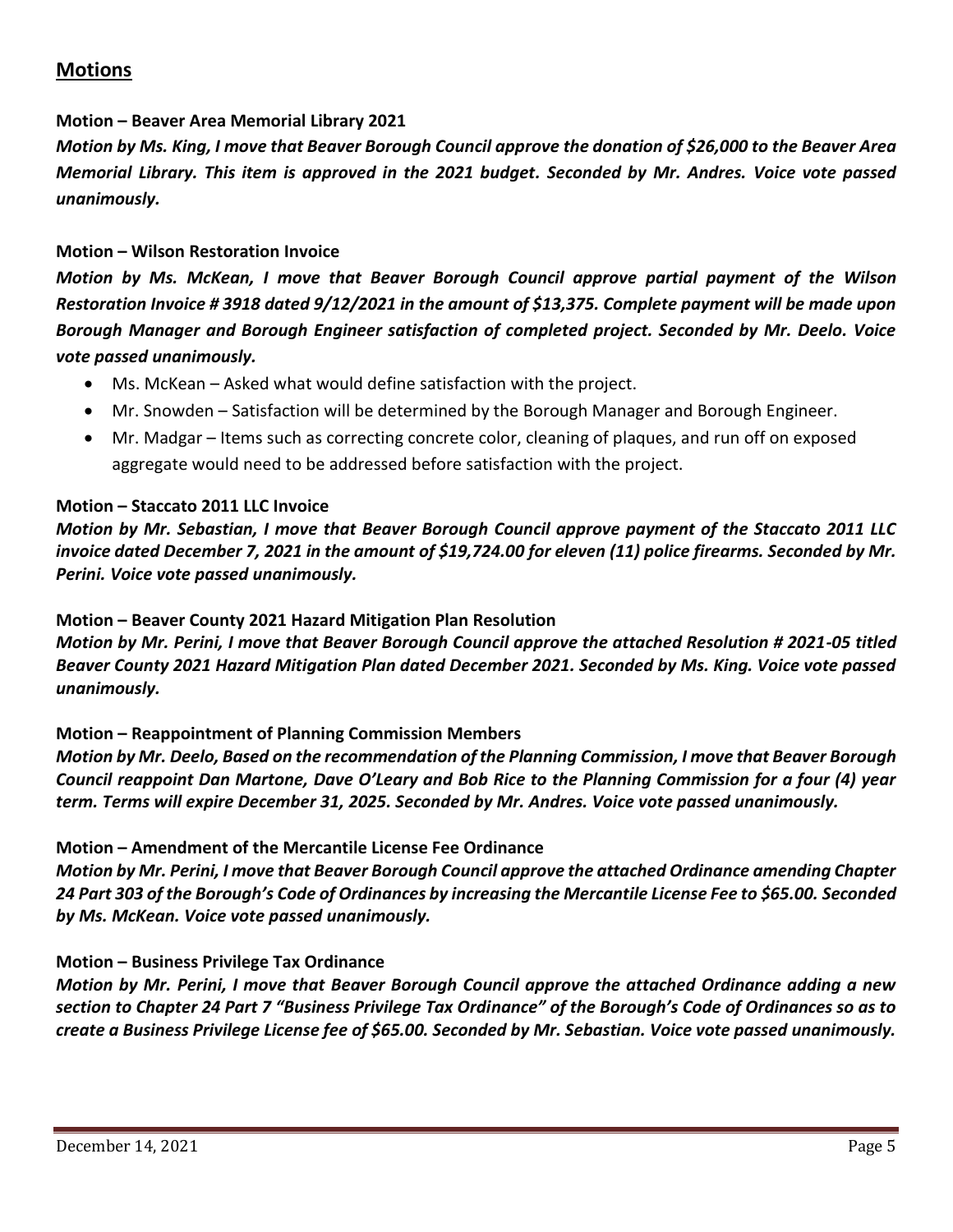#### **Motion – Amendment to Health Officer Ordinance**

*Motion by Ms. King, I move that Beaver Borough Council approve and adopt the attached Ordinance amending Chapter 10 Part 7 of the Borough's Code of Ordinances known as the "Health Officer Ordinance". Seconded by Mr. Perini. Voice vote passed unanimously.*

#### **Motion – 2022 Fee Schedule**

*Motion by Mr. Andres, I move that Beaver Borough Council approve and adopt the attached Beaver Borough Fee Schedule for 2022. Seconded by Mr. Sebastian. Voice vote passed unanimously.*

#### **Motion – 2022 Tax Increase**

*Motion by Mr. Perini, I move that Beaver Borough Council approve and enact the attached Ordinance amending Chapter 24 of the Code of Ordinances, to levy and fix the rate of a tax on real property for the fiscal year 2022. Rate of 30 mills (increase of 1 mill from 2021). Seconded by Ms. McKean. Voice vote passed unanimously.*

#### **Motion – 2022 General Fund Budget**

*Motion by Mr. Perini, I move that Beaver Borough Council adopt the 2022 Beaver Borough General Fund Budget as advertised. I move that a copy of that budget, electronic or otherwise, be attached hereto and retained in the Borough records. Seconded by Ms. King. Voice vote passed unanimously.*

**Council entered into Executive Session to discuss personnel items at 8:28 p.m.**

**8:40 p.m. - Motion by Mr. Perini to end the Executive Session Council and to enter back into the Regular Meeting. Seconded by Mr. Sebastian.**

## **Motion – Promote Rebecca Phillips to Full-Time**

*Motion by Mr. Rathbun, in conjunction with the 2022 budget, I move that Beaver Borough Council promote Rebecca Phillips to a full-time employee, at the rate of \$18.25/hour plus appropriate benefits, effective January 1, 2022. Seconded by Ms. McKean. Voice vote passed unanimously.*

#### **Motion – Anna Lane Pay Rate**

*Motion by Mr. Sebastian, in conjunction with the 2022 budget, I move that Beaver Borough Council approve the rate of pay for Anna Lane be increased to \$15.00/hour effective January 1, 2022. Seconded by Ms. King. Voice vote passed unanimously.*

#### **Motion – Lisa Champ and Colette Miser Pay Rate**

*Motion by Mr. Andres, in conjunction with the 2022 budget, I move that Beaver Borough Council approve the rate of pay for Lisa Champ and Colette Miser be increased to \$21.00/hour effective January 1, 2022. Seconded by Mr. Deelo. Voice vote passed unanimously.*

#### **Motion – Pay Increase for Administrative Personnel**

*Motion by Mr. Rathbun, in conjunction with the 2022 budget, I move that Beaver Borough Council approve a pay increase of 3% for full-time and part-time administrative personnel, excluding those previously mentioned with rate increases. Seconded by Mr. Perini. Voice vote passed unanimously.*